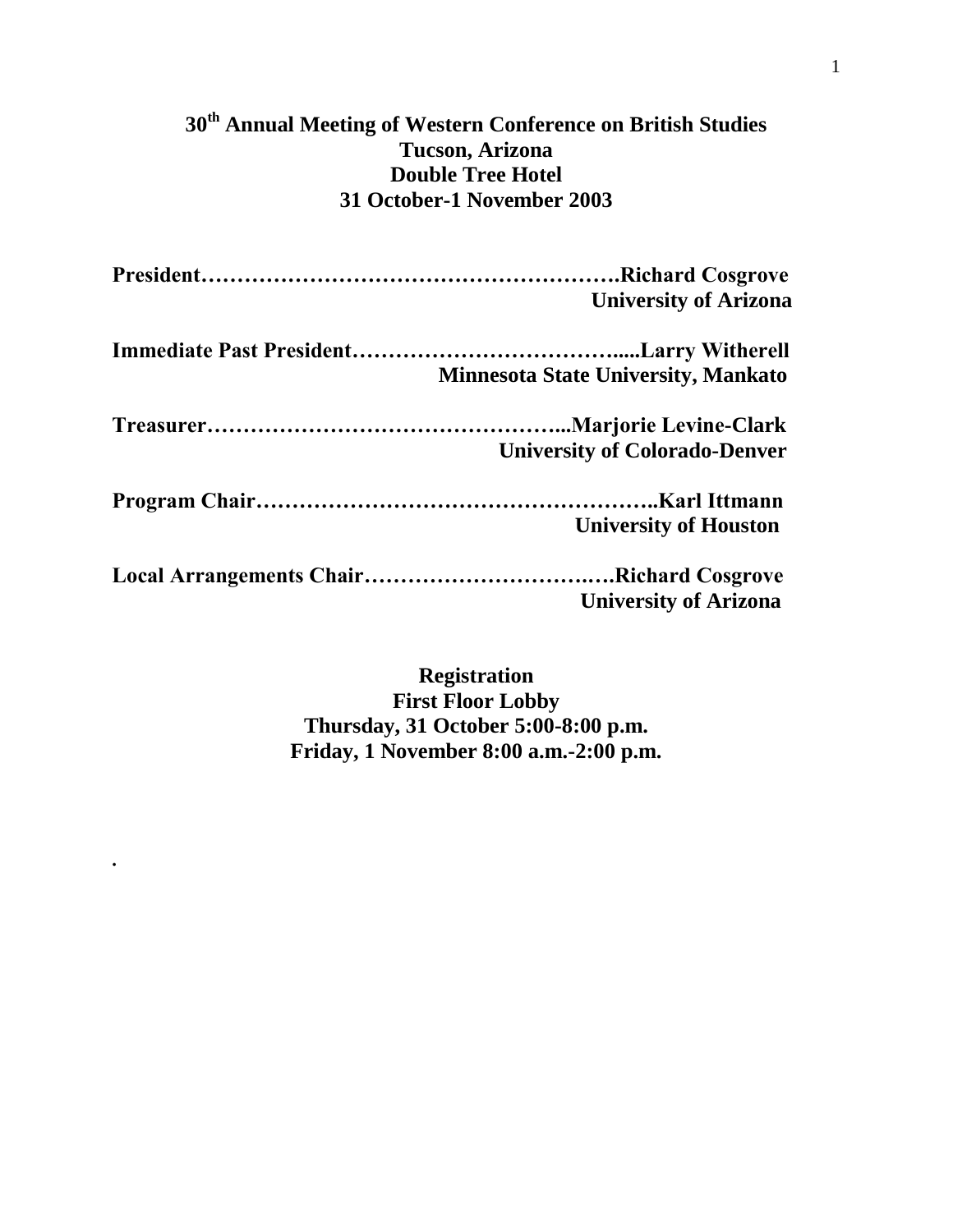### **Friday 2pm-3:45pm Sessions**

### **Session 1: Sex, Desire and the Other Palo Verde Room**

Chair: Richard Cosgrove (University of Arizona)

J. Robert Baker (Fairmont State College) "Men and Desire: Triangulation of Maugham's Novels"

Larry Dennis (Clarion University) "Colonial Presence, the Other and Homoerotics in *Lawrence of Arabia*, *Lagaan* and *The Four Feathers*"

Kevin Stemmler (Clarion University) "Sexual Silence in Virginia Woolf's *Between the Acts* and *Mrs. Dalloway*

Comment Roger Bowen (University of Arizona)

### **Session 2: Religion in Victorian Britain and Ireland Ironwood Room**

Chair: Richard Follett (Covenant College)

Peter Erb, (Wilfred Laurier University) "Gladstone and Huxley on primitive revelation, 'the strictly scientific spirit and the rise of religion"

Padraic Kennedy, (McNeese State University) "'Underhanded Dealing with the Papal Authorities': The Search for a Liberal-Roman Conspiracy to Disestablish the Irish Church"

Robert Colvard (Texas Tech University)"Charles Bradlaugh and the Secularization of the British Nation

Comment: Keith Francis (Baylor University)

### **Session 3: New Voices in British Art History Redwood Room**

Chair: Christina Lindeman (University of Arizona)

M Bryan Curd (Arizona State University) "St. Etheldreda's Wimple: The Reception of Images and Relics of an Anglo-Saxon Abbess, 971-1539"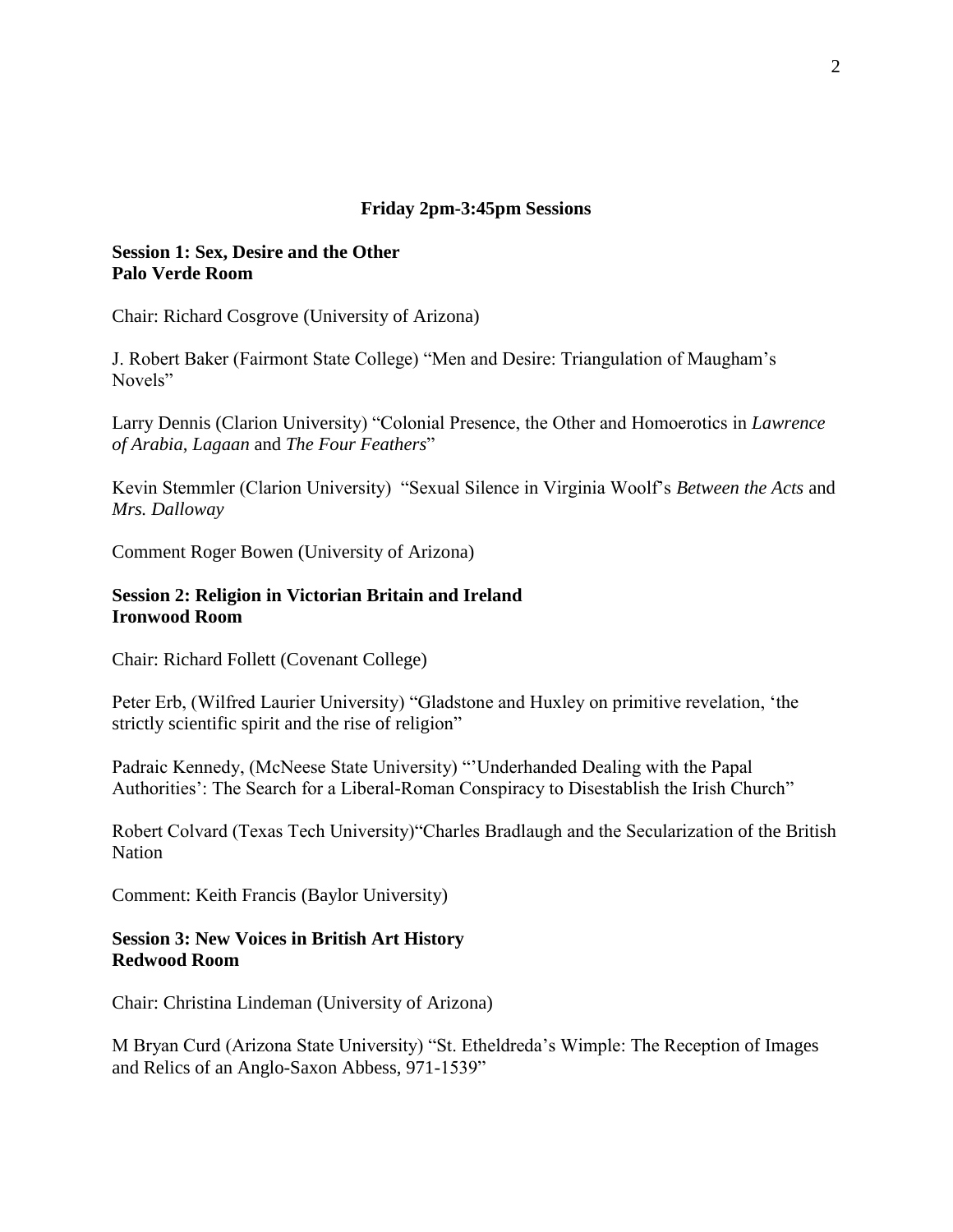Sandra Barr (University of Arizona) "Bangles, Baubles and Beads: The Packaging of the Neoclassical"

Lindsey Petersen (Arizona State University) "Sites of Conflict: The Indian 'Mutiny' of 1857-8 in Victorian Photograph Albums" Comment: Anthony Gully (Arizona State University)

# **Session 4: Studies in Imperial History and Culture Boojum Room**

Chair: T.H. Baughman (University of Central Oklahoma)

Sara Sohmer (Texas Christian University) "The Empire of Natural History"

Stephen Stillwell (University of Texas-Arlington) "Kurdistan or Oil"

Kathy McDorman (Texas Christian University) "The Forsyte Saga and Imperial Dilemmas: John Galsworthy's Analysis of Empire"

Comment Laura Odelius (Houston Baptist University)

# **4pm Plenary Session Richard Cosgrove Presiding 4:00-5:30pm Boojum Room Richard Davis (Washington University St. Louis)**

**"Confessions of a Political Historian"**

**WCBS Business Meeting 5:30pm Boojum Room**

**Reception 6pm Boojum Room**

**Banquet 7pm Boojum Room**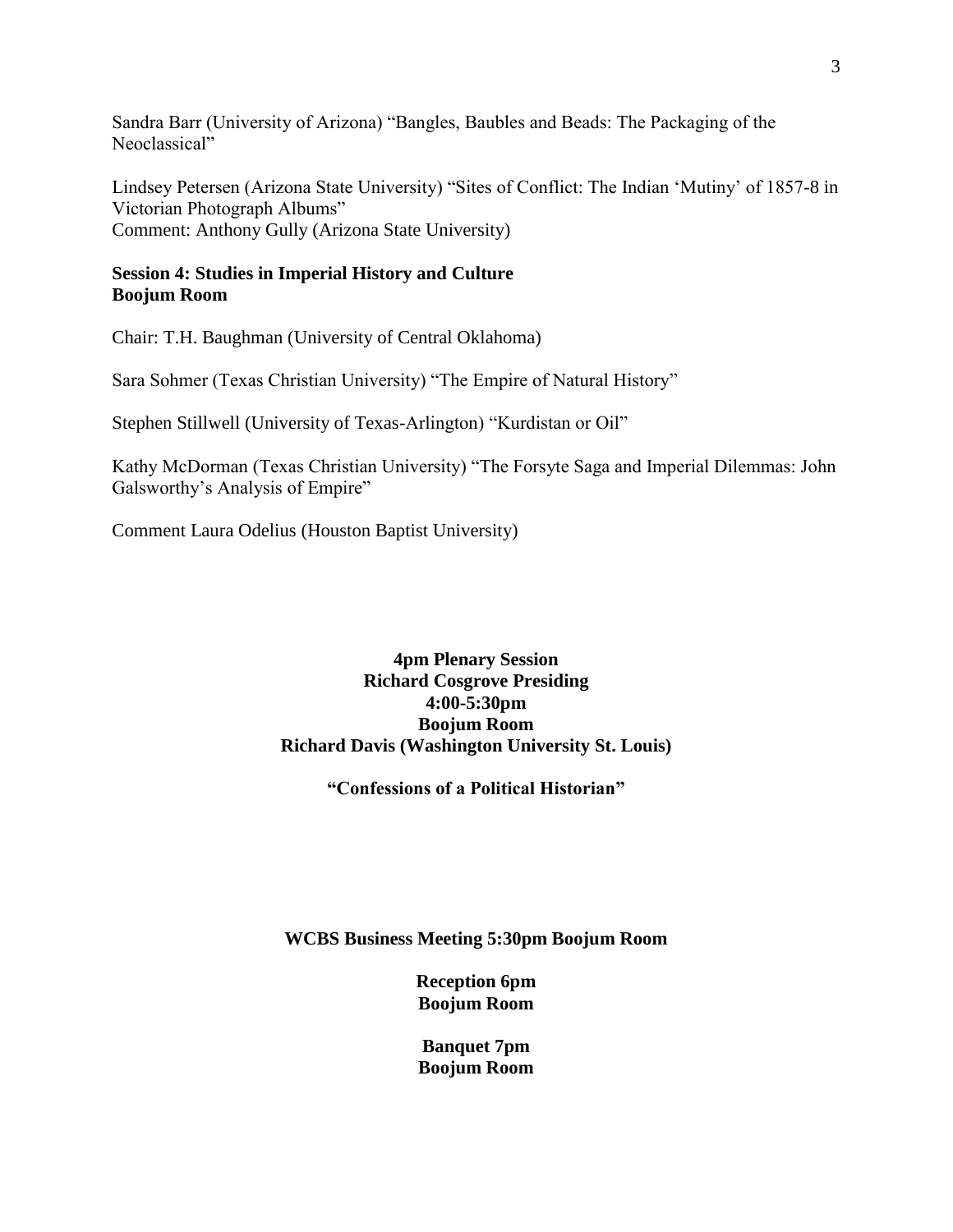#### **Saturday 9am-10:45am Sessions**

# **Session 5: The Home Front, Domesticity and Gender in the Two World Wars Palo Verde Room**

Chair: Marjorie Levine-Clark (University of Colorado-Denver**)**

David Boxwell (United States Air Force Academy) "Booby Traps and Artificial Limbs: Post-War Malaise in Pressburger and Powell's *The Small Back Room*"

Jennifer Purcell (University of Colorado-Denver**) "**'The Domestic Soldier" British National Identity and Domesticity in World War Two"

Ken Angell (University of Arizona)"An Anthem for Doomed Men: British and German men's and women's poetic responses to the Great War"

Comment: Marjorie Levine-Clark (University of Colorado-Denver**)**

# **Session 6: Oral Evidence and the Representation of Crime in England, 1600-1850 Ironwood Room**

Chair: James Rosenheim (Texas A&M University)

Louis Knafla (University of Calgary) "'I can say no more': Depositions and Representations of Crime in the Early  $17<sup>th</sup>$  Century"

Greg Smith (University of Manitoba) "Representations of Violent Crime before the King's Bench in 18<sup>th</sup> Century London"

Lee Beier (Illinois State University) "'No Sex Please" We're Members of the Criminal Class': Henry Mayhew's Questions to the Underworld in the Morning Chronicle articles, 1849-50"

Comment: James Rosenheim (Texas A&M University)

# **Session 7 Christian Citizens: Religion and Politics in the 1830s and 40s Redwood Room**

Chair: James Sack (University of Illinois Chicago)

Richard Follett (Covenant College) "After Emancipation: Evangelical Politics in the 1830s"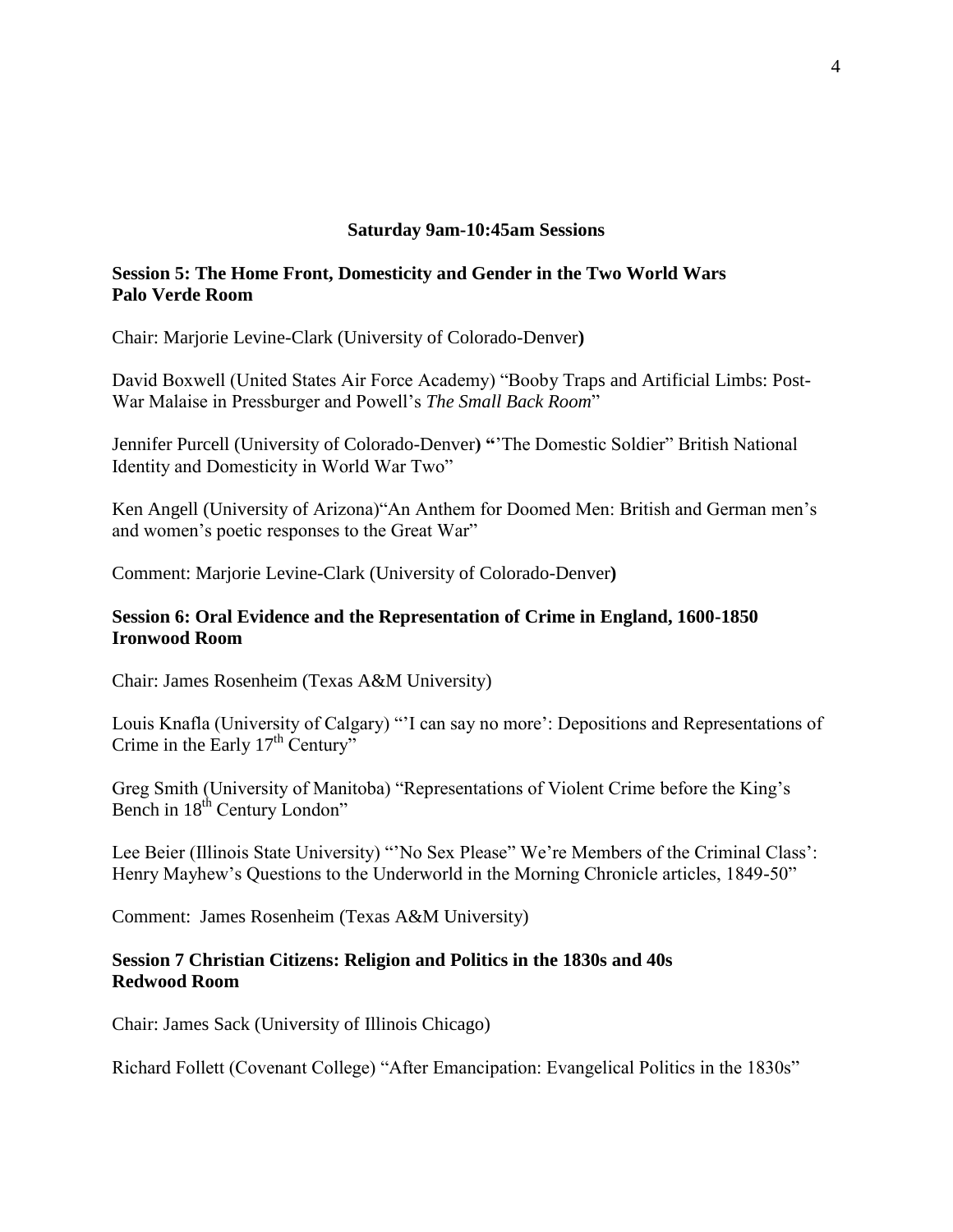Michael Rutz (University of Wisconsin Oshkosh) "The Problems of Church and State: Dissenting Politics and the Missionary Movement in the 1830s"

Richard Floyd (Washington University St. Louis) "Nonconformist Chapels in a Cathedral City: Parliamentary Elections and the Role of Dissent in Mid-Nineteenth Century Durham"

Comment: James Sack (University of Illinois Chicago)

#### **Session 8: Imperial Lives Boojum Room**

Chair Richard Voeltz (Cameron University)

Lee Thompson (Lamar University) "Joseph Chamberlain and Alfred Milner: Missionary versus Martial Imperialism"

Derek Blakeley (Notre Dame Academy)"Memory, History and Lord Curzon"

Larry Witherell (Minnesota State University Mankato) "The Political Travels and Legacy of Chamberlain's Imperial Idea, 1902-1930s"

Comment**:** Audience

#### **Saturday 11am-12:45pm Sessions**

### **Session 9: Post-War Society and Politics Palo Verde Room**

Chair: Larry Witherell (Minnesota State University Mankato)

Catherine Ellis (Ryerson University) "Social Science and Social Policy: The Labour Party's Social Policy Making, 1951-1964"

Menno Spiering (University of Amsterdam) "British Euroskepticism"

Brett Bebber (University of Arizona), "Racism and Popular Culture: Experience and Discourse in Professional British Football, 1960-1990"

Larry Witherell (Minnesota State University Mankato)

#### **Session 10 The Dynamics of Gender in British Politics: Welsh Women, the Queen's Husband, and Manly Mutineers Ironwood Room**

Chair: Laura Tabili (University of Arizona)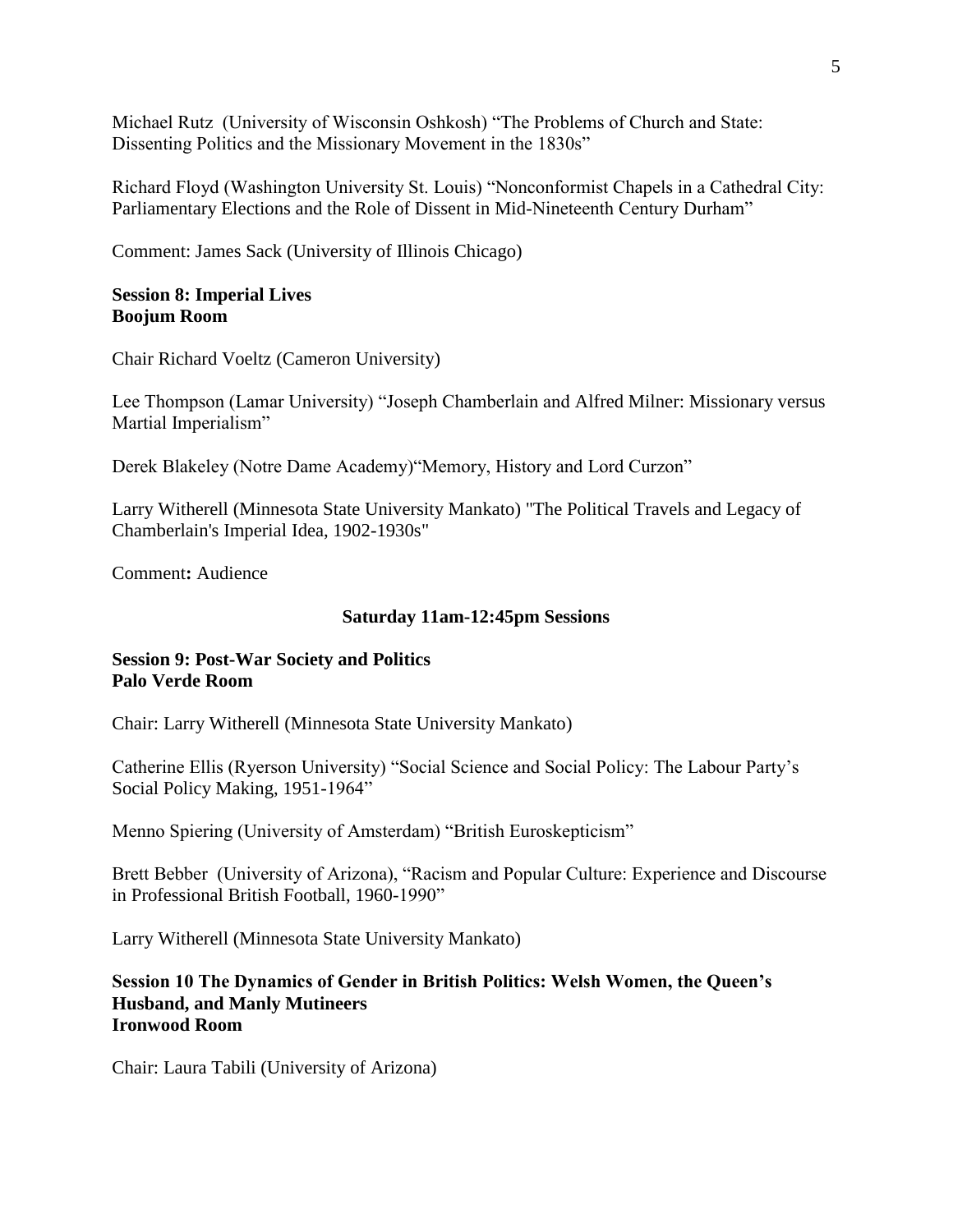Jodie Kreider (University of Arizona) "*The backbone of the nation*: Welsh Women and Plaid Cymru publications, 1925-45."

Charles Beem (University of North Caroline Pembroke) "'I am Her Majesty's Subject': The George of Denmark Story"

Jeffrey Glasco (University of Maryland University Campus) "'The Seaman Feels Him-self a Man': British Maritime Masculinity and the Great Mutinies of 1797"

Comment: Richard Cosgrove (University of Arizona)

# **Session 11: Defining Ireland in the 20th Century Redwood Room**

Chair: Padraic Kennedy (McNeese State University)

Bob Cole (Utah State University) 'More Than Ever Ourselves Alone': Lend-Lease and the Propaganda War over Eire Neutrality, March-June, 1941".

Eric Zuelow (University of Wisconsin Madison) "'So Very Irish': Tourism, Identity and Modernization in Twentieth Century Ireland"

Comment Padraic Kennedy (McNeese State University)

# **Session 12: The Culture of Empire Boojum Room**

Chair: Lee Thompson (Lamar University)

Richard Voeltz (Cameron University) "Victor McLaglen and the British Empire: Myth, Film and Reality"

Roger Pauly (University of Central Arkansas) "How the Scales Fell Into Their Eyes: Evolutionary Anthropology and the Hierarchical Construction of Civilization"

Luz Elena Ramirez (California State University, San Bernardino) "Rider Haggard's Americanist Vision"

Comment: Lee Thompson (Lamar University)

# **Lunch 12:45-2pm**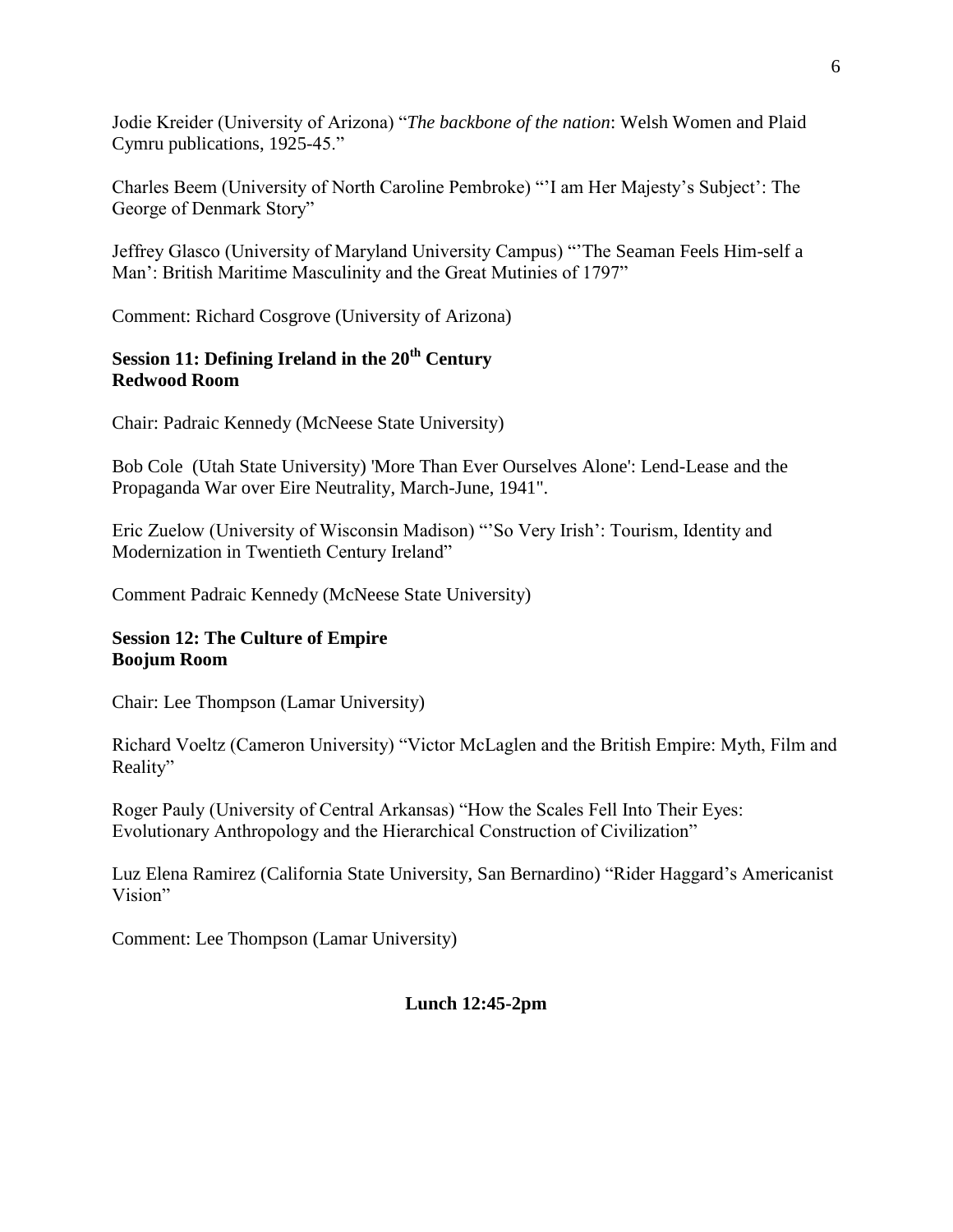#### **Saturday 2pm-3:45pm Sessions**

### **Session 13: Edwardian Society and Culture Palo Verde**

Chair: Paul Deslandes (Texas Tech University)

Geoff Spur (High Point University) "Educational Consumption and the Late-Victorian and Edwardian Clerking Identity"

William Lubenow (The Richard Stockton College) "Intimacy, Imagination, and Knowledge Communities: The Synthetic Society, 1896-1908."

T.H. Baughman (University of Central Oklahoma) "Robert Falcon Scott: The Penultimate British Hero"

Comment: Paul Deslandes (Texas Tech University)

### **Session 14: Teaching British History Ironwood Room**

Chair: Bob Cole (Utah State University)

Susan Spencer (University of Central Oklahoma) "Teaching British Studies Online"

Marjorie Levine-Clark (University of Colorado Denver) "To Integrate or Separate? Teaching Gender and Sexuality in British Studies"

Comment: Robert McJimsey (Colorado College)

#### **Session 15: The Politics of Empire Redwood Room**

Chair: Charles Middleton (Roosevelt University)

John Powell (Cumberland College) "How 'Men of All Parties' Liberated the Colonies: Reappraising the Work of the Colonial Reform Society, 1850-51."

Eugene Corcoran (University of Central Arkansas) "Countervailing Forces At Work in British-Controlled China: Leninist and Japanese Designs on Shanghai's International Settlement, 1921- 1941"

Carl Watts (Grand Valley State University) "The Rhodesian Crisis in British and International Politics, 1964-5"

Comment: Charles Middleton (Roosevelt University)